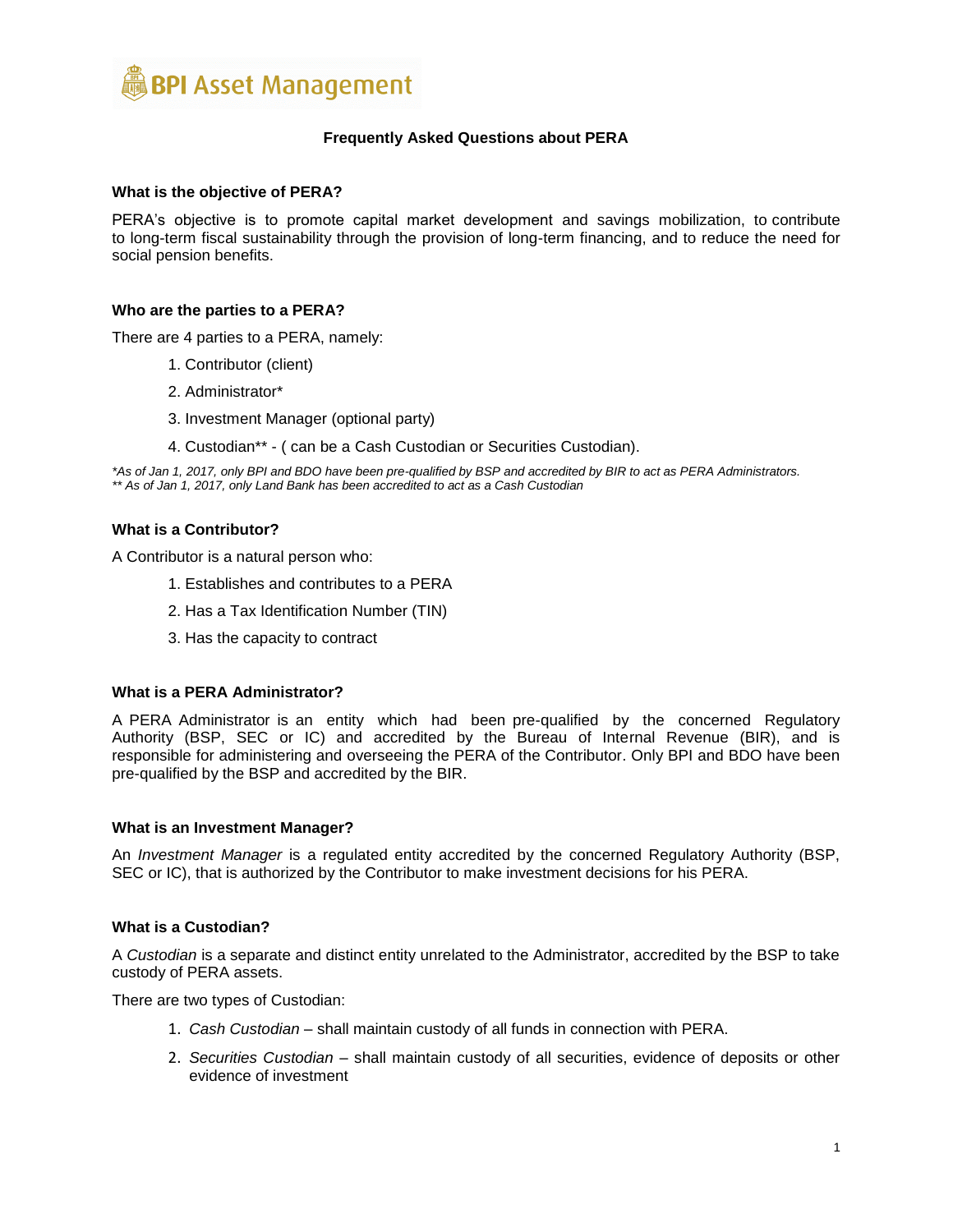

#### **How much can a Contributor invest in a PERA per year?**

The maximum total contributor's PERA per calendar year should not exceed PHP 100,000 per year for non-OFs or PHP 200,000 per year for Overseas Filipinos.

# **Can a Contributor invest in different PERA products?**

Yes. PERA Contributors who have opened their PERA a PERA Administrator, can invest in PERA products such as UITFs, Mutual Funds, insurance pension products, government securities, stocks, etc. as long as these have been accredited by their respective regulators.

However, remember that each PERA Contributor can only contribute to a maximum total of PHP 100,000 or PHP 200,000 if he/she is an Overseas Filipino per calendar year regardless of the number of PERA products he/she is invested in.

### **Can a Contributor contribute more than the PHP 100K or 200K?**

Contributions exceeding the allowed qualified contribution limits will not be accepted by the Administrator under the PERA account. It may be accepted as other Savings or Investment Account.

#### **Can an employer contribute in behalf of an employee?**

Yes, an employer may contribute in behalf of an employee up to the extent allowable to the Contributor. However, the contribution to the employee's PERA is in addition to, and not in lieu of the employer's contribution to the SSS and its obligation to pay retirement benefits to its employees under the Labor Code.

#### **What are the benefits of an employer who contributes to his employees PERA?**

#### **1. On the part of the employer:**

a. the employer can claim the actual amount of Qualified Employer's Contribution as a deduction to his gross income but only to the extent of the employer's contribution that would complete the maximum allowable PERA contribution of an employee

b. It shall likewise be exempt from withholding tax on compensation

#### **2. On the part of the employee:**

a. the Qualified Employer's contribution to the employee's PERA shall not form part of the employee's taxable gross income, hence, exempted from the withholding tax on income (compensation or fringe benefits)

# **What are the tax incentives under PERA?**

### **1. 5% Tax Credit**

Qualified Contributors shall be entitled to a tax credit in the amount of five percent (5%) of the aggregate Qualified PERA contributions made in one calendar year

For non-OFs, they shall be issued a Certificate of Entitlement to 5% tax credit. For selfemployed Qualified Contributors, they shall be issued a PERA TCC by the BIR. The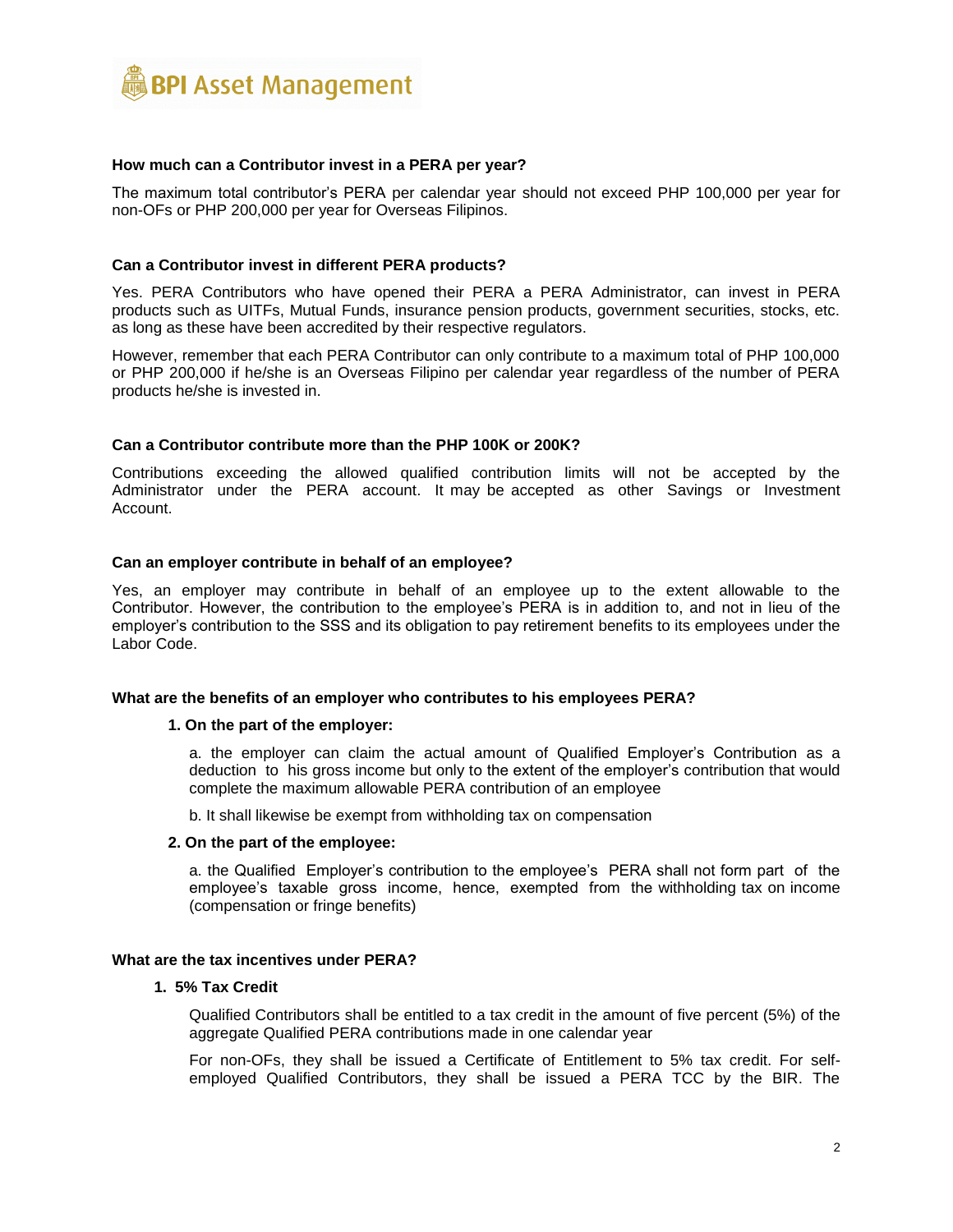

entitlement to 5% tax credit shall be allowed to be credited only against the Contributor's income tax liability.

For OFs, they shall be entitled to claim the 5% tax credit against any national internal revenue tax liabilities (excluding the Contributor's withholding tax liabilities as withholding agent)

## **2. Tax Exempt Investment Income**

Investment income of the contributor consisting of all income earned from investments and reinvestments of his PERA assets in the maximum amount allowed is exempt from the following taxes:

a. The final withholding tax on interest from any currency bank deposit, yield or any other monetary benefit from deposit substitutes and from trust funds, including depository bank under the expanded foreign currency deposit system

b. The capital gains tax on the sale, exchange, retirement or maturity of bonds, debentures or other certificate of indebtedness

c. The 10% tax on cash and/or property actually or constructively received from a domestic corporation, including a mutual fund company

d. The capital gains tax on the sale, barter, exchange or other disposition of shares of stock in a domestic corporation

e. Regular income tax

#### **3. Other Tax Incentives**

a. For Qualified Distributions made upon reaching 55 & 5, it is excluded from the gross income of the contributor and it is also not subject to income tax

b. For Qualified Distributions made upon the death of the contributor, it will be excluded from the gross income of the heirs or beneficiaries and not subject to estate tax.

# **What is a Qualified PERA Distribution?**

Qualified Distribution is the distribution of the PERA assets upon Contributor's:

- 1. Reaching the age of 55 and made Qualified Contributions for at least 5 years (nonconsecutive)
- 2. Death, irrespective of the age of the Contributor or yearly Contributions made

#### **What is the penalty for an early withdrawal of PERA?**

In case the Contributor withdraws from PERA prior to reaching 55 years old or 5 yearly contributions, the Contributor shall pay the following early withdrawal penalties:

- 1. The five percent (5%) tax credit availed by the Contributor for the entire period of PERA;
- 2. A flat rate of twenty percent (20%) based on the total income earned by said account from the time of its opening/creation up to the time of withdrawal.